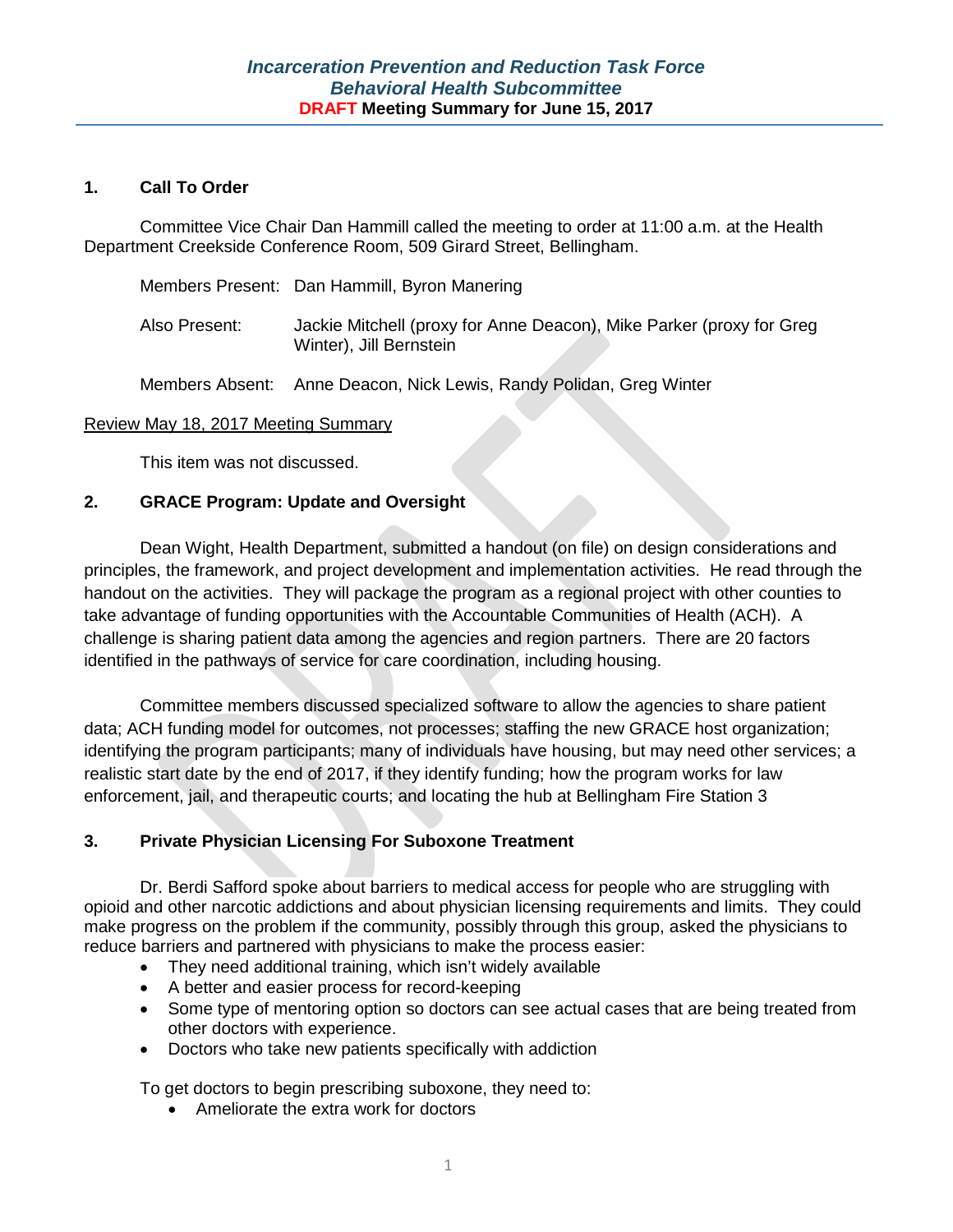### *Incarceration Prevention and Reduction Task Force Behavioral Health Subcommittee* **DRAFT Meeting Summary for June 15, 2017**

- Get doctors to do work that is outside of their comfort zone
- Provide an incentive for the doctors to change their practice
- Provide doctors with tools and resources for other social services for their patients

A one-stop shop for doctors to help patients connect to services, and report back to the doctors on whether the patients engage in those services, would be very helpful. Doctors would like to easily partner with service providers.

Mitchell stated that physicians who have prescribed buprenorphine to 100 patients for at least one year can now apply to increase their patient limits to 275 under new federal regulations. Only the 8-hour training is required for physicians. She described the services provided by Dr. Adam Kartman through the Lummi Nation. Dr. Kartman has been allowed to be a provider hub for other treatment agencies, mental health providers, the jail, and other entities. He has submitted a grant to do that work.

The North Sound Behavioral Health Organization (BHO) can provide up to four new substance use providers for outpatient services in the community. Two of them may bring prescriber services with them. By August, they will have a lot more going on than there is now. There is a process now for doctors to work with service providers of substance use disorders, but there is limited capacity. She will provide that information to Dr. Safford.

Task Force members and Dr. Safford discussed:

- Patients who are higher functioning and who have private insurance
- Training from the University of Washington
- Improving wraparound services for doctors to access on behalf of their patients, with a feedback component for care coordination
- The Task Force could create a pathway for doctors to use and approach the County medical society
- Lack of accessing to treatment services leading to illegal use and incarceration
- Whether there is a role for peer recovery support
- Physician education about proper pain management is making great improvements
- Doctors struggle and need support with the conflict that comes from patients who want drugs prescribed inappropriately

Hammill stated that to move forward, the Health Department could contact the Medical Society, and this item could be held for the next meeting. They could ask Dr. Kartman to attend a meeting as well.

#### **4. Committee Direction**

This item was not discussed.

#### **5. Other Business**

This item was not discussed.

#### **7. Public Comment**